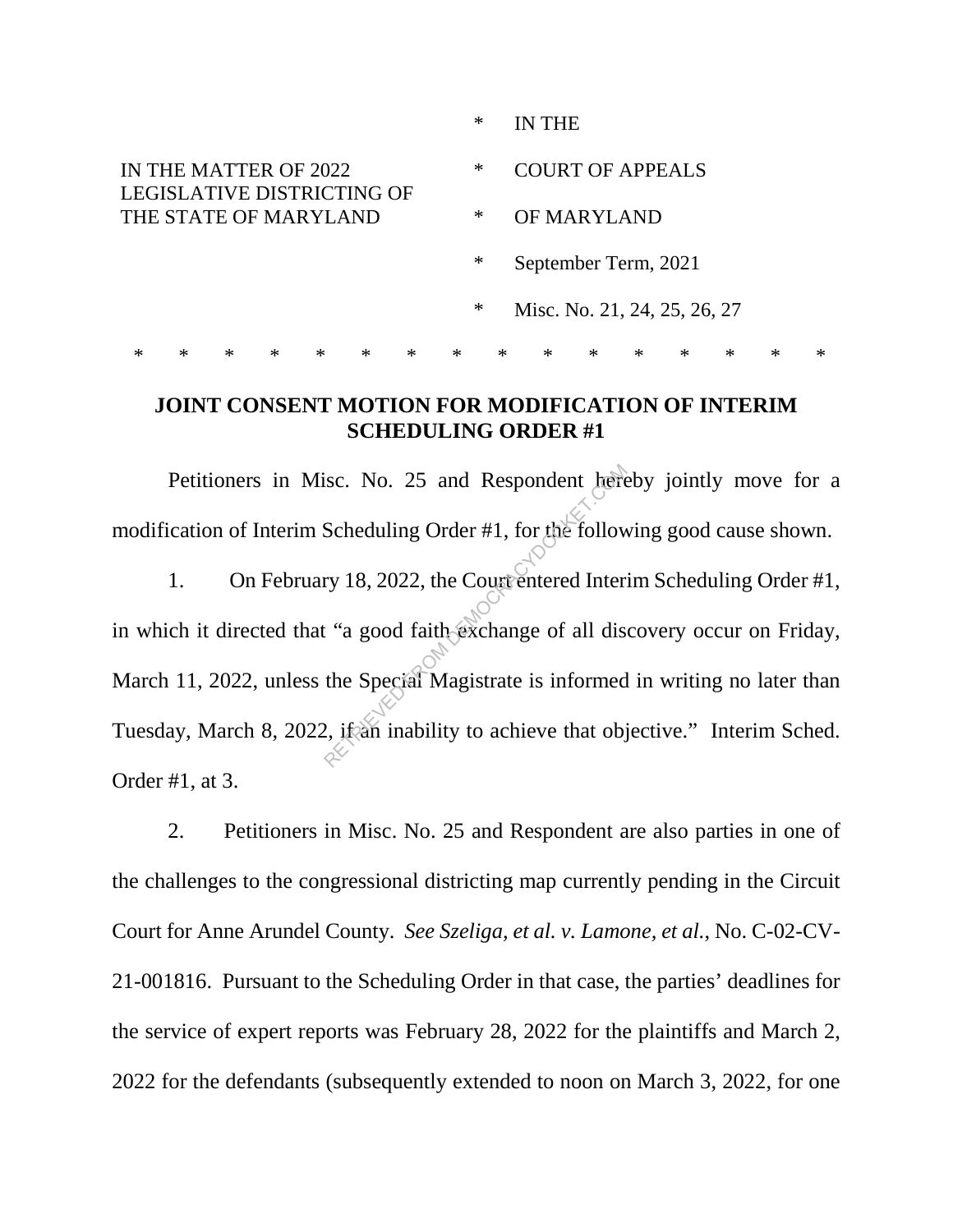of the defendants' expert reports), while the discovery deadline itself is March 9, 2022. *See Szeliga*, Feb. 23, 2022 Scheduling Order, at 2. The four disclosed experts in *Szeliga* and the consolidated companion case, *Parrott, et al. v. Lamone, et al.*, No. C-02-CV-21-001773, have been or are scheduled to be deposed on March 7, 8 and 9, 2022.

3. On March 2, 2022, counsel for respondent proposed an expert disclosure schedule to the parties in Misc. Nos. 24, 25, 26, and 27 that would have called for the production of petitioners' expert reports, if any, on March 4, 2022, and respondent's expert reports, if any, on March 7, 2022, in light of the approaching March 11, 2022, discovery deadline. This schedule was the only one that would have allowed for a meaningful opportunity for expert depositions in advance of the discovery deadline. of petitioners' expert reports, if and<br>orts, if any, on March 7, 2022, in<br>ery deadline. This selectule was in<br>ingful opportunity for expert depo<br>2, 2022, Mr. Wilson (petitioner in

4. On March 2, 2022, Mr. Wilson (petitioner in Misc. No. 27) indicated by e-mail that he would not be relying on experts or taking depositions, "so whatever schedule you all settle on for expert disclosures is fine by me." On March 3, 2022, Mr. Whitney (petitioner in Misc. No. 24) also indicated that he "will not be taking any depositions or relying on experts," and thus had "no need to have input on the schedule you will settle on for these."

5. On March 3, 2022, counsel for petitioners in Misc. No. 25 indicated that, due to the expert discovery schedule in the *Szeliga* case, the earliest he would

2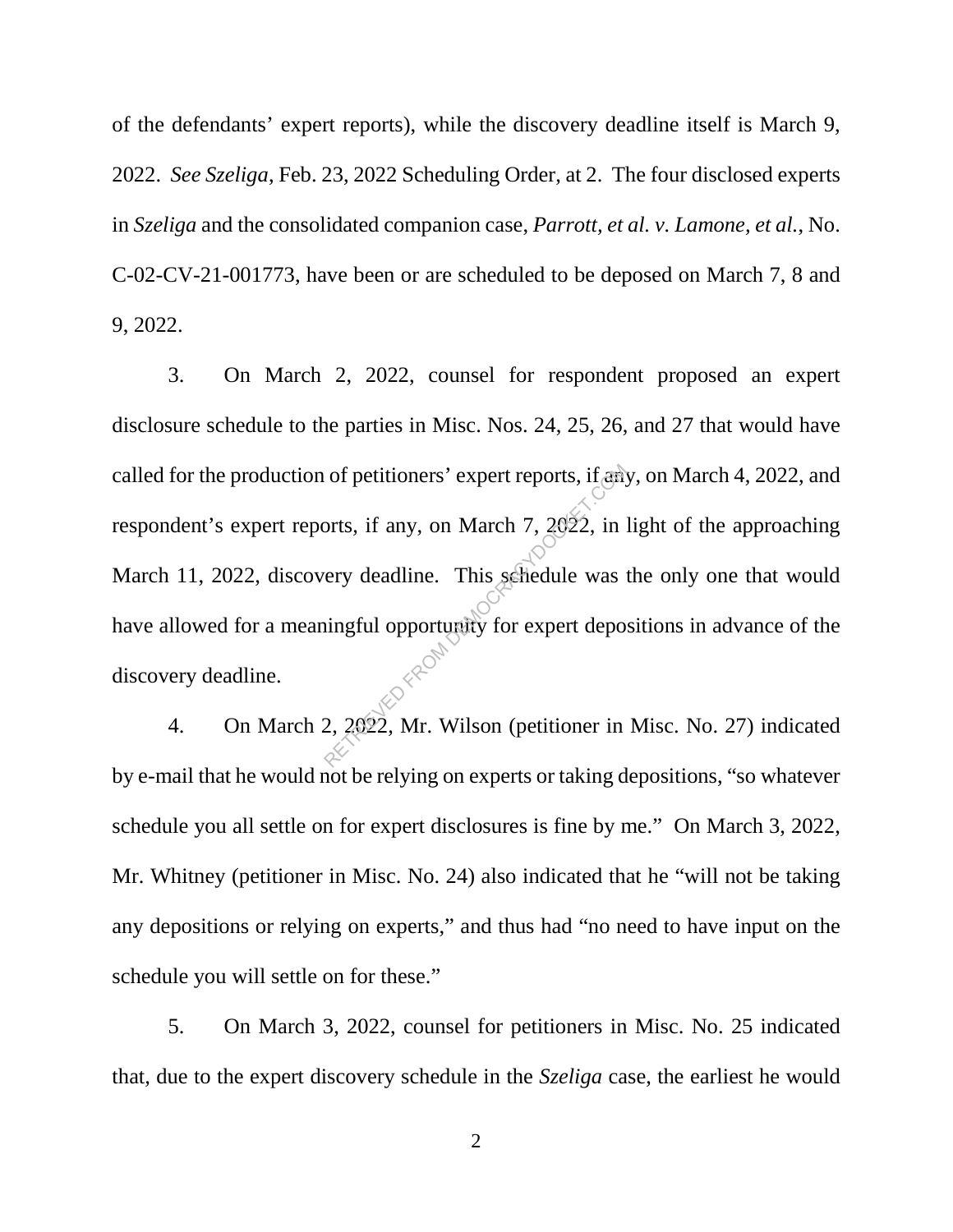be able to serve expert report(s) in the State cases was March 10, 2022. On March 5, 2022, counsel for respondent indicated that this would be acceptable provided that respondent could serve their expert report on Monday, March 14, 2022, which would necessitate a brief and limited extension of the March 11, 2022 discovery deadline. Counsel for petitioners in Misc. No. 25 consented to this proposal.

6. On March 6, 2022, counsel for respondent circulated this proposed expert discovery schedule to all parties and counsel in Misc. Nos. 24-27. On March 8, 2022, counsel for respondent raised the issue at the conference scheduled by the Court. During this conference, counsel for petitioners in Misc. No. 26 consented to the proposed schedule modification.

7. Accordingly, for the foregoing good cause shown, the parties in Misc. No. 25 jointly request, with the consent of all other parties, that Interim Scheduling Order #1 be modified to reflect that petitioners' disclosure of experts and their reports take place no later than March 10, 2022, that respondent's disclosure of experts and their reports take place no later than March 14, 2022, and that the discovery deadline of March 11, 2022, be extended solely for the limited purpose of allowing for the disclosure of respondent's experts and their reports no later than March 14, 2022. Solution and the issue at the commercies of the series of the contraction of the foregoing good cause show with the contract of all other parties, to reflect that petitioners' disclosure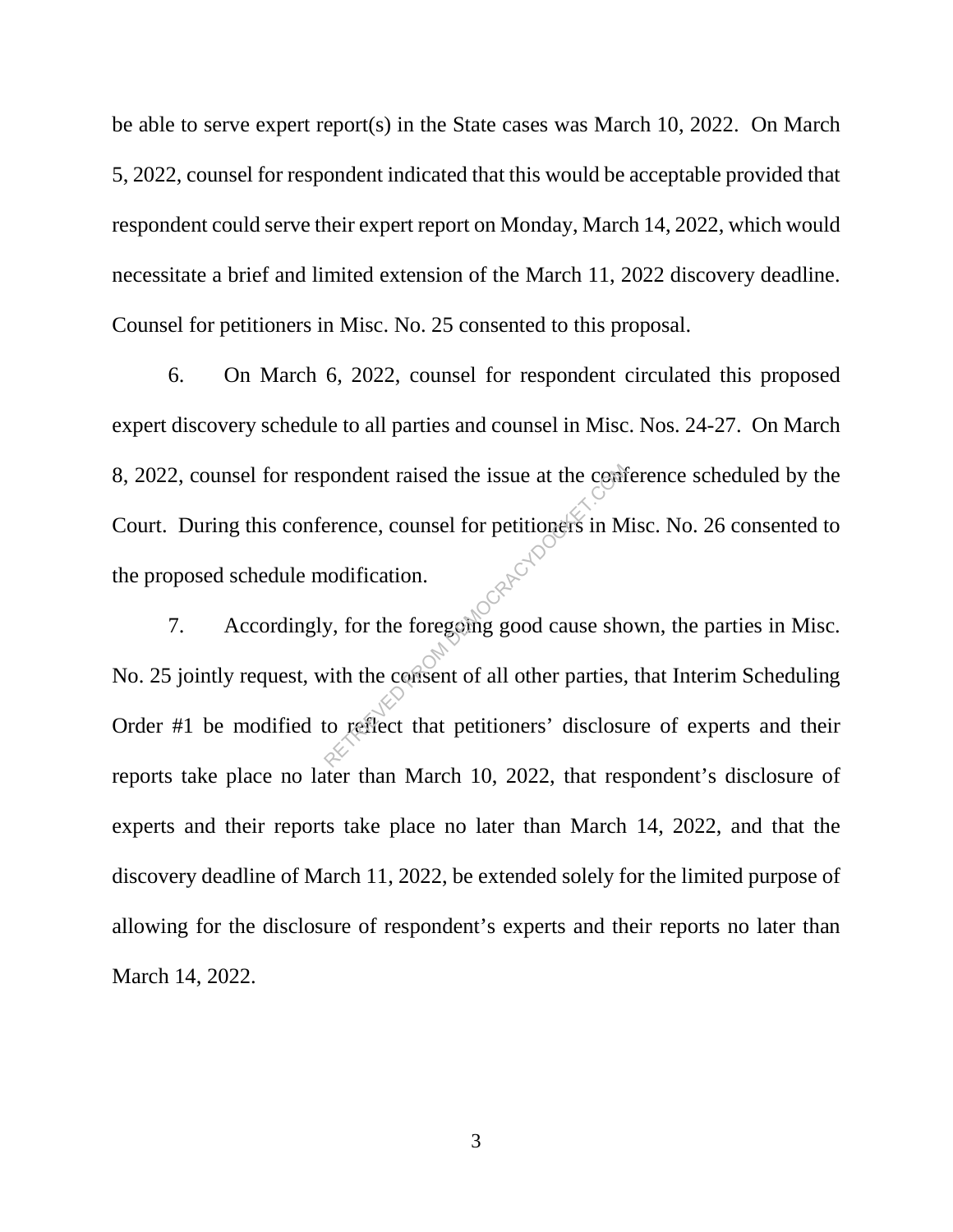Respectfully submitted,

BRIAN E. FROSH Attorney General of Maryland

\_\_\_\_\_\_\_\_\_\_\_\_\_\_\_\_\_\_\_\_\_\_\_\_\_\_\_\_\_\_\_\_\_

/s/ Steven M. Sullivan

STEVEN M. SULLIVAN Attorney No. 9706260005 ANDREA W. TRENTO Attorney No. 0806170247 Assistant Attorney General Office of the Attorney General 200 Saint Paul Place, 20th Floor Baltimore, Maryland 21202 ssullivan@oag.state.md.us (410) 576-6325 (410) 576-6955 (facsimile)

March 8, 2022 Attorneys for Respondent

/s/ *Strider L. Dickson*

 Strider L. Dickson, AIS No. 0212170219 Brenton H.J. Conrad, AIS No. 2012170014 McAllister, DeTar, Showalter & Walker LLC 706 Giddings Avenue, Suite 305 Annapolis, Maryland 21401 Telephone: 410-934-3900 Facsimile: 410-934-3933 sdickson@mdswlaw.com bconrad@mdswlaw.com Sullivan @ 0ag.<br>
(410) 576-6325<br>
(410) 576-6325<br>
(410) 576-6955<br>
(410) 576-6955<br>
(410) 576-6955<br>
(410) 576-6955<br>
Attorneys for R<br>
Attorneys for R<br>
McAllister, DeCar, Al<br>
Brenton H.J. Conrad,<br>
McAllister, DeTar, Sh<br>
706 Gid

*Attorneys for Petitioner in Misc. No. 25*